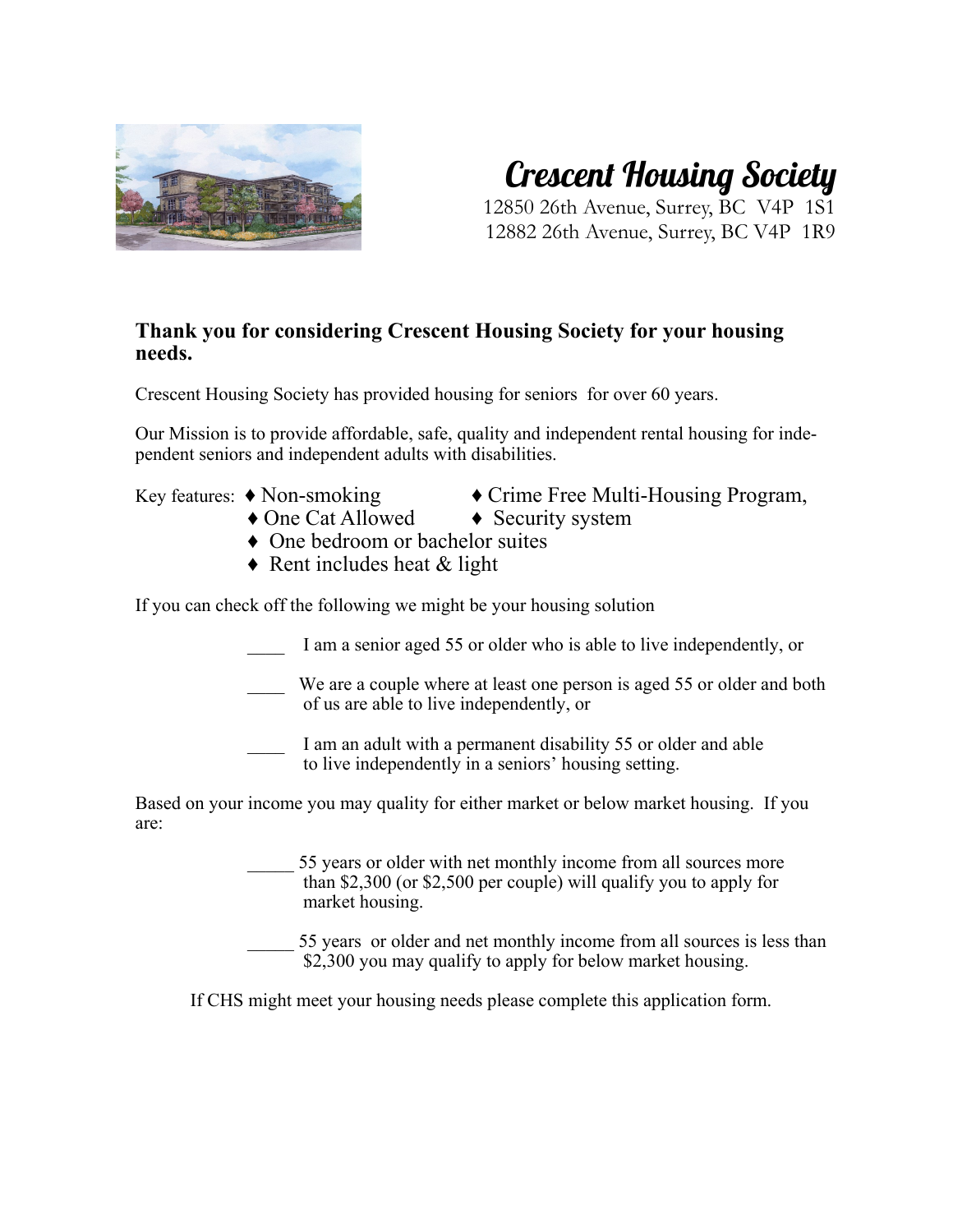

# **Application for Housing Crescent Housing Society** 12850 26th Avenue, Surrey, BC V4P 1S1

12882 26th Avenue, Surrey, BC V4P 1R9

### **Personal Information (Please Print)**

| Last Name                          | Last Name (Spouse)                |  |
|------------------------------------|-----------------------------------|--|
| First Name & Initial               | First Name & Initial              |  |
| Date of Birth: Year/Month/Day      | Date of Birth : Year/Month/Day    |  |
| $\frac{\frac{1}{2}}{\frac{1}{2}}$  | $\frac{\frac{1}{2}}{\frac{1}{2}}$ |  |
| Home Phone                         | Mobile Phone                      |  |
| Mailing Address                    |                                   |  |
| Residential Address (if different) |                                   |  |
| Contact Person (optional)          | Contact Phone #                   |  |

#### **Residency Information**

| Current Landlord's Name:      | Current Landlord's Address: |
|-------------------------------|-----------------------------|
| Landlord's Telephone #:       | Your current monthly rent:  |
| How long have you lived here: | When would you like to move |
| Reason for moving:            |                             |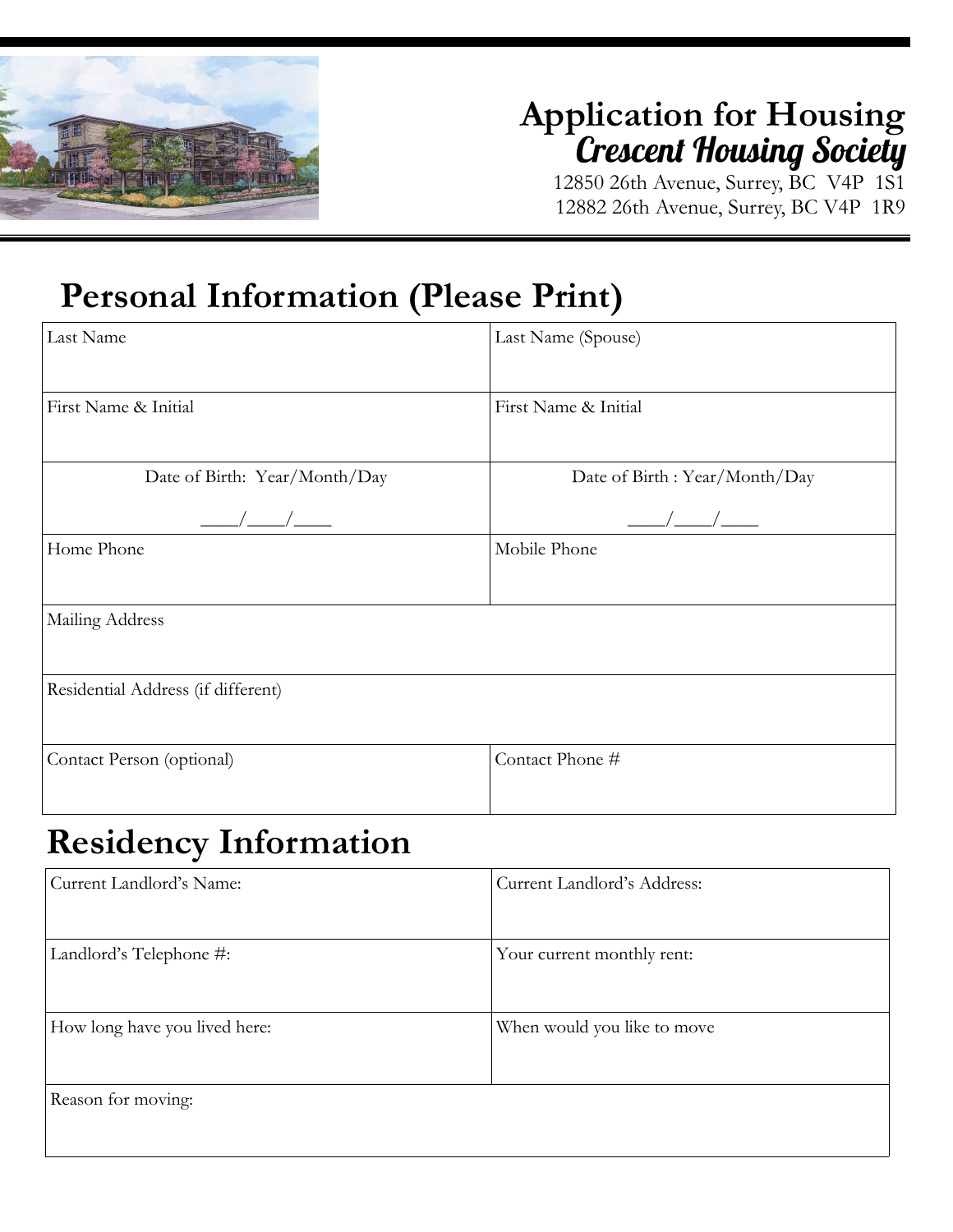#### **Income Information**

#### **Please include proof of your net monthly income from all sources for the three most recent months: Your application cannot be processed without this information.**

| Please list all sources of income, examples include, but not limited to:                                                                                                                                                      |                                                                                                                                                                                                                                         |  |
|-------------------------------------------------------------------------------------------------------------------------------------------------------------------------------------------------------------------------------|-----------------------------------------------------------------------------------------------------------------------------------------------------------------------------------------------------------------------------------------|--|
| • Old Age Security (OAS)<br>• Guaranteed Income Supplement (GIS)<br>$\cdot$ Employment<br>• Employment Insurance<br>• Pensions— CPP, Company, Personal (RRSP,<br>RRIF), Foreign (in Cdn dollars)<br>• Spousal Support/Alimony | • Self Employment or Business Income<br>• Interest Income or Dividends<br>• Rental Income (attach schedule from tax<br>return)<br>• Disability Benefits— Government (BC<br>or Canada), WBC, Private, Company.<br>• BC Income Assistance |  |
|                                                                                                                                                                                                                               |                                                                                                                                                                                                                                         |  |

| Income Source: Attach bank state-<br>ments or deposit Summaries | Applicant<br><b>Net Monthly Amount</b> | <b>Spouse</b><br>Net Monthly Amount |  |
|-----------------------------------------------------------------|----------------------------------------|-------------------------------------|--|
|                                                                 |                                        |                                     |  |
|                                                                 |                                        |                                     |  |
|                                                                 |                                        |                                     |  |
|                                                                 |                                        |                                     |  |

If you have lived at your current address for **less than** 12 months, please list your previous British Columbia addresses for the last 12 months.

| <b>Street Address</b> | City/Town | From Date | To Date |
|-----------------------|-----------|-----------|---------|
|                       |           |           |         |
|                       |           |           |         |
|                       |           |           |         |
|                       |           |           |         |